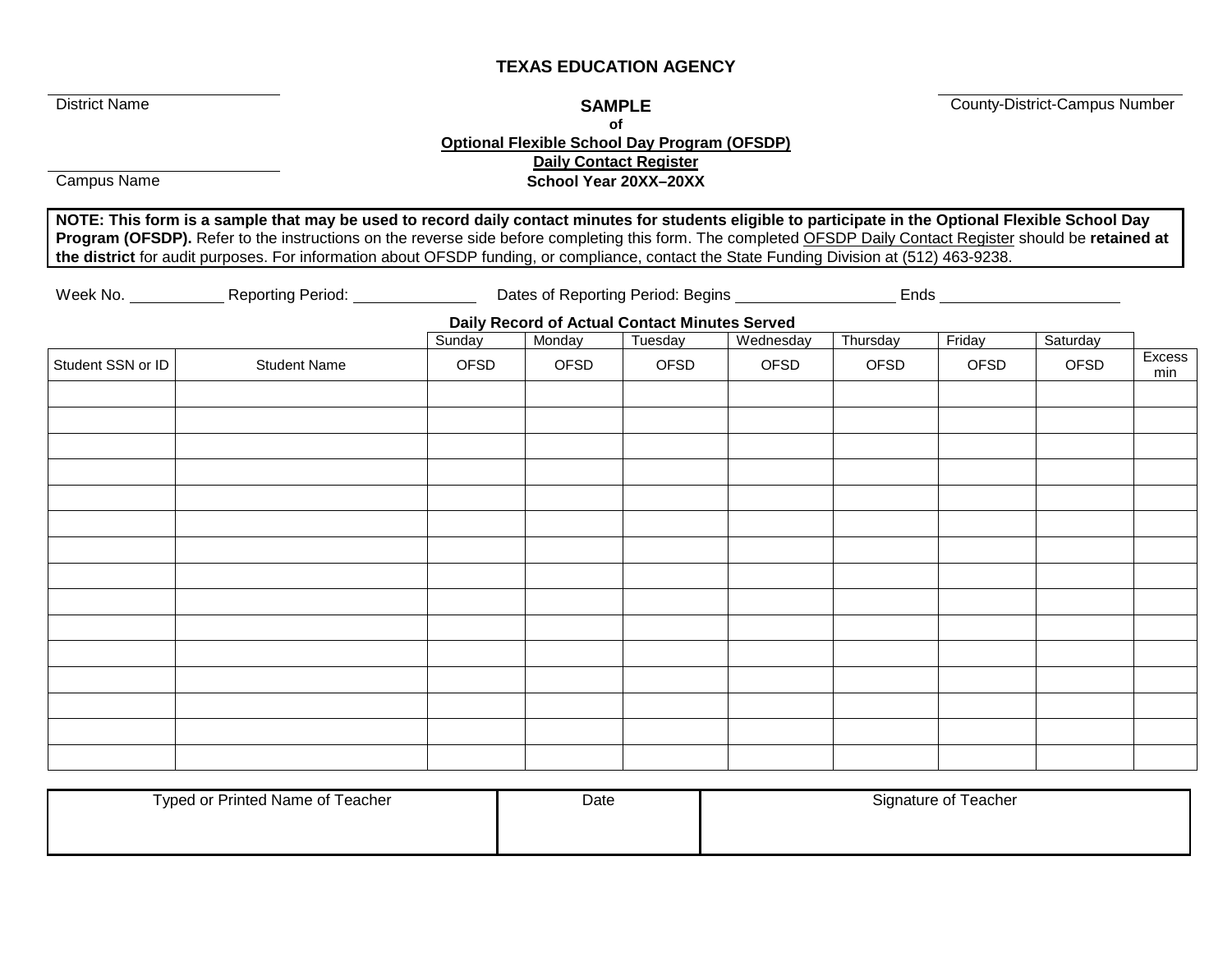#### **Instructions for Completing the OFSDP Daily Contact Register**

To earn ADA, a student on any given day must attend at least 45 minutes of OFSDP-only instruction. If a student on any given day attends the OFSDP for fewer than 45 minutes, then no ADA will be earned.

OFSDP contact minutes must be recorded daily by the student's OFSDP teacher. If a student is served by more than one OFSDP teacher, then one designated teacher should record the combined contact minutes of service provided for the student. The time in which a student receives OFSDP instruction must be reported in the "OFSD" column.

**Week No**. – Enter the number of the week in the reporting period.

**Reporting Period** – Enter the six-week period for which the attendance data are being reported (1–9).

**Dates of Reporting Period** – Enter the beginning and ending dates of the reporting period.

**Student SSN or ID** – Enter the student's Social Security number or state-assigned ID.

**Student Name** – Enter the student's legal name as shown in the attendance system.

**Daily Record of Actual Contact Minutes Served** – Record the actual number of daily contact minutes the student on any given day attends the OFSDP only or the OFSDP in combination with regular attendance and/or special program attendance (credit courses). Contact hours may not exceed 10.00 per day for OFSDP in combination with regular instruction.

**Excess Minutes** – Enter the number of weekly excess minutes.

The teacher MUST sign and date the completed OFSDP Daily Contact Register.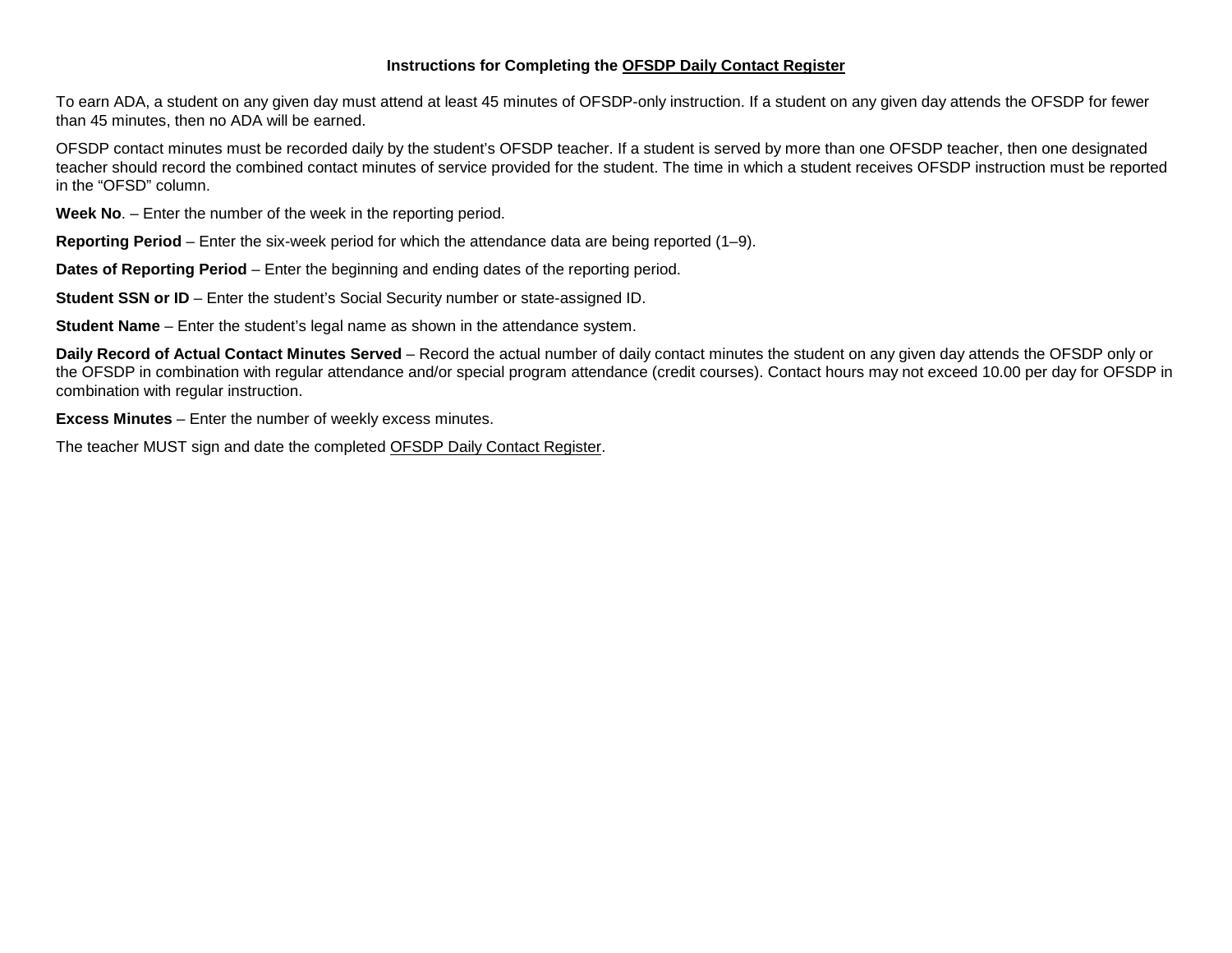# **TEXAS EDUCATION AGENCY**

**of**

**District Name** County-District-Campus Number

# **Optional Flexible School Day Program (OFSDP) Weekly Totals Contact Register**

**Campus Name Campus Name School Year 20XX–20XX** 

**NOTE: This form is a sample that may be used to record weekly totals of contact minutes for students eligible to participate in the Optional Flexible School Day Program (OFSDP).** Refer to the instructions on the reverse side before completing this form. The completed OFSDP Weekly Totals Contact Register should be **retained at the district** for audit purposes. For information about OFSDP funding, or compliance, contact the State Funding Division at (512) 463-9238.

Reporting Period: Case Controllery Dates of Reporting Period: Begins Ends Ends

### **Weekly Record of Allowable Contact Minutes Served**

|                      |                     | <u>1100mly 110001 at 7 alongsio Colliabi immatoo Collica</u><br>Week x<br>$\overline{W}$ eek x<br>Week x |                  |  |  |             |  |             |           |           |                                        |  |  |  |  |  |                      |
|----------------------|---------------------|----------------------------------------------------------------------------------------------------------|------------------|--|--|-------------|--|-------------|-----------|-----------|----------------------------------------|--|--|--|--|--|----------------------|
| Student SSN<br>or ID | <b>Student Name</b> | OFSD<br>Min                                                                                              | HS XS<br>Min Min |  |  | SPED SE PRS |  | OFSD<br>Min | HS<br>Min | XS<br>Min | SPED SE PRS OFSD HS XS SPED SE Setting |  |  |  |  |  | <b>PRS</b> Total PEG |
|                      |                     |                                                                                                          |                  |  |  |             |  |             |           |           |                                        |  |  |  |  |  |                      |
|                      |                     |                                                                                                          |                  |  |  |             |  |             |           |           |                                        |  |  |  |  |  |                      |
|                      |                     |                                                                                                          |                  |  |  |             |  |             |           |           |                                        |  |  |  |  |  |                      |
|                      |                     |                                                                                                          |                  |  |  |             |  |             |           |           |                                        |  |  |  |  |  |                      |
|                      |                     |                                                                                                          |                  |  |  |             |  |             |           |           |                                        |  |  |  |  |  |                      |
|                      |                     |                                                                                                          |                  |  |  |             |  |             |           |           |                                        |  |  |  |  |  |                      |
|                      |                     |                                                                                                          |                  |  |  |             |  |             |           |           |                                        |  |  |  |  |  |                      |
|                      |                     |                                                                                                          |                  |  |  |             |  |             |           |           |                                        |  |  |  |  |  |                      |
|                      |                     |                                                                                                          |                  |  |  |             |  |             |           |           |                                        |  |  |  |  |  |                      |
|                      |                     |                                                                                                          |                  |  |  |             |  |             |           |           |                                        |  |  |  |  |  |                      |
|                      |                     |                                                                                                          |                  |  |  |             |  |             |           |           |                                        |  |  |  |  |  |                      |
|                      |                     |                                                                                                          |                  |  |  |             |  |             |           |           |                                        |  |  |  |  |  |                      |
|                      |                     |                                                                                                          |                  |  |  |             |  |             |           |           |                                        |  |  |  |  |  |                      |

| Typed or Printed Name of OFSDP Coordinator | Date | Signature of OFSDP Coordinator |  |  |  |  |
|--------------------------------------------|------|--------------------------------|--|--|--|--|
|                                            |      |                                |  |  |  |  |
|                                            |      |                                |  |  |  |  |